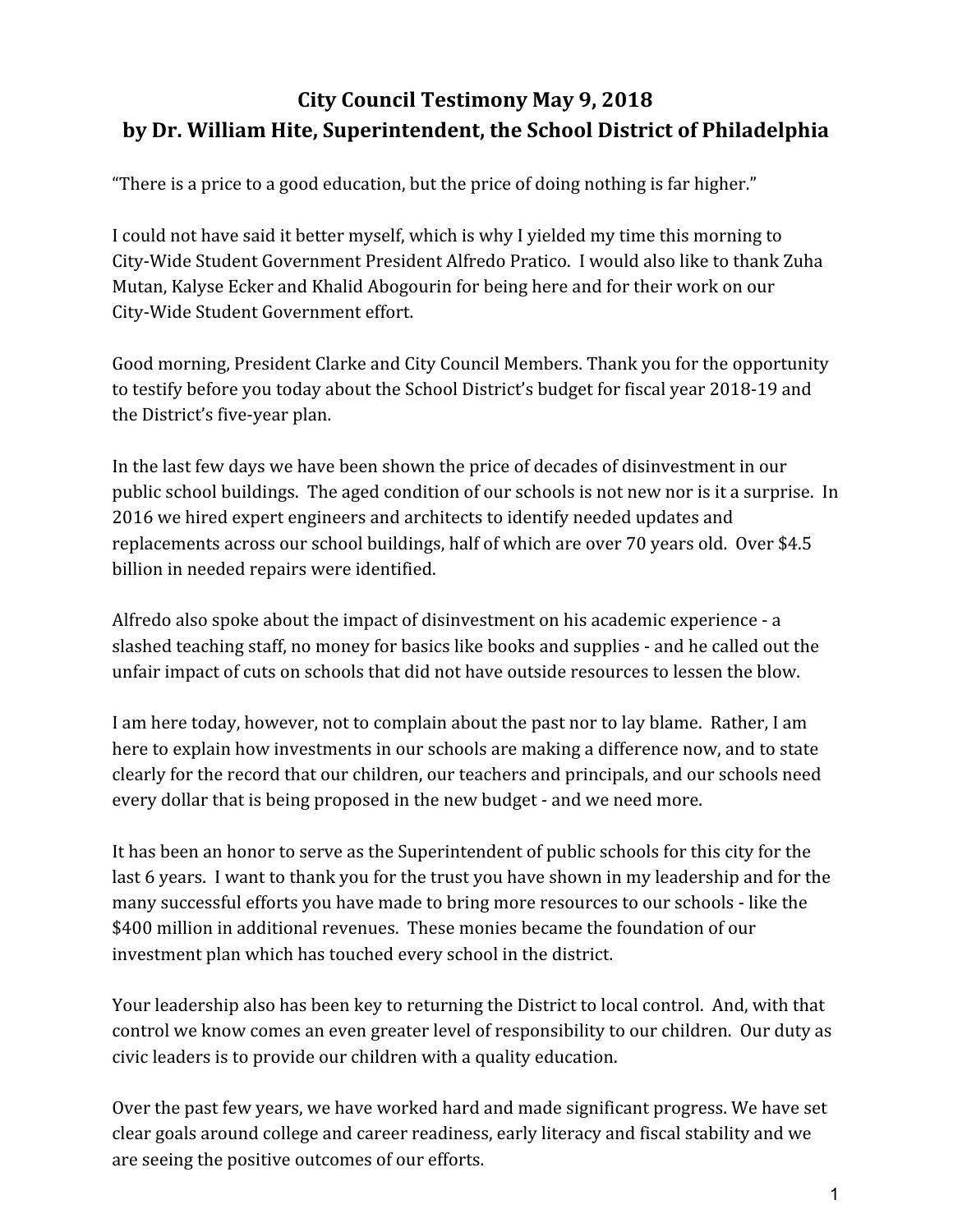Early literacy is one of our anchor goals and an area for targeted investment because students who are not skilled readers reading by fourth grade are less likely to succeed. We have provided training for kindergarten through third grade teachers, made reading a 2-hour part of every early grade schedule, provided onsite early literacy coaches in every school, and modernized 70 early literacy classrooms in schools with low literacy rates.

These investments are paying off. The percentage of students reading on grade level by third grade increased by 5% and surpassed state gains with more than 900 more students reading at the highest level, and 1,500 fewer students reading at the lowest. And, with the investments proposed we can multiply these improvements so that every child in the city has excellent reading skills by 4th grade.

Last year we modernized 70 Kindergarten through 2nd grade classrooms to further support our literacy initiative. With consistent recurring revenues, next year we will expand our classroom modernization program to more than 160 Pre-K to 3rd grade classrooms across eleven additional schools by:

- Repainting classrooms and adding new lighting;
- Purchasing hundreds of books for each classroom;
- Buying chairs, stools, tables and carpets;
- Providing thousands of hours of teacher training and coaching; and
- Buying headphones, iPads, and smartboards.

We are excited that these upgrades will affect over 5,800 additional children throughout the city. These modern classrooms must become the rule, not the exception. Unfortunately, even with the proposed funding, there will be more than 45,000 children in over 1,800 classrooms that are still too dark, still too cramped and still with insufficient technology and learning materials.

We know what investment in early literacy achieves and it is a price we must be willing to pay.

Increasing high school graduation and ensuring every graduate is ready for a college or a career is another area targeted for investment. So far, basic investments in our high schools have already created increases in our high school graduation rate -- from 52% in 2006 to 67% in 2017 -- an increase of 15% points. That's noteworthy improvement as we aim to reach our 5-year goal of 80% of students graduating on-time ready for college or career.

We are now making significant investments targeted to 9th grade because we know that students who successfully complete 9th grade with the right credits and good grades are more likely to graduate on-time.